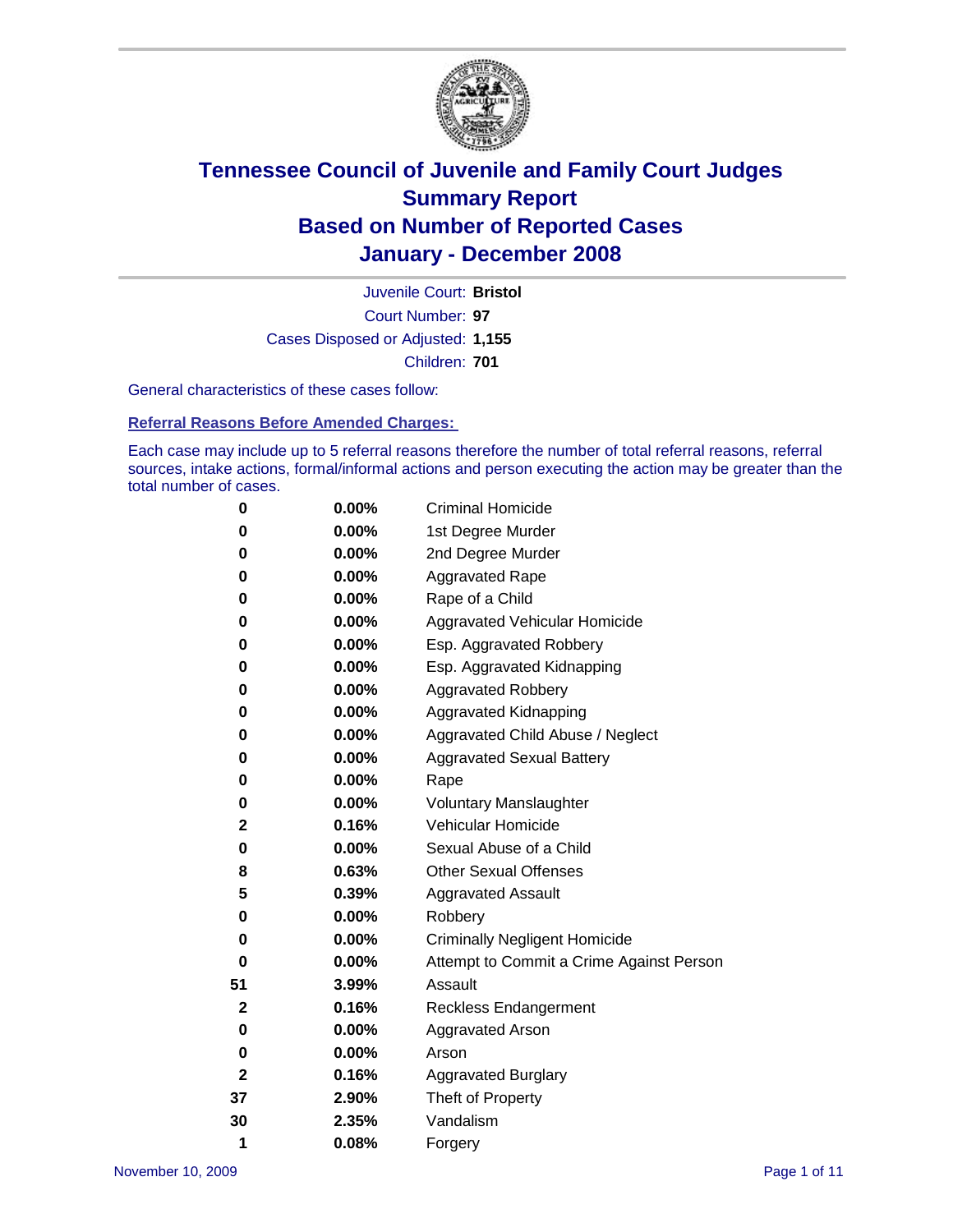

Court Number: **97** Juvenile Court: **Bristol** Cases Disposed or Adjusted: **1,155** Children: **701**

#### **Referral Reasons Before Amended Charges:**

Each case may include up to 5 referral reasons therefore the number of total referral reasons, referral sources, intake actions, formal/informal actions and person executing the action may be greater than the total number of cases.

| 0            | 0.00%    | <b>Worthless Checks</b>                                     |
|--------------|----------|-------------------------------------------------------------|
| 0            | 0.00%    | Illegal Possession / Fraudulent Use of Credit / Debit Cards |
| 5            | 0.39%    | <b>Burglary</b>                                             |
| 4            | 0.31%    | Unauthorized Use of a Vehicle                               |
| 1            | 0.08%    | <b>Cruelty to Animals</b>                                   |
| 0            | 0.00%    | Sale of Controlled Substances                               |
| 13           | 1.02%    | <b>Other Drug Offenses</b>                                  |
| 15           | 1.17%    | Possession of Controlled Substances                         |
| $\mathbf 0$  | $0.00\%$ | <b>Criminal Attempt</b>                                     |
| 0            | 0.00%    | Carrying Weapons on School Property                         |
| 0            | 0.00%    | Unlawful Carrying / Possession of a Weapon                  |
| 3            | 0.23%    | <b>Evading Arrest</b>                                       |
| 1            | 0.08%    | Escape                                                      |
| 1            | 0.08%    | Driving Under Influence (DUI)                               |
| 37           | 2.90%    | Possession / Consumption of Alcohol                         |
| 8            | 0.63%    | Resisting Stop, Frisk, Halt, Arrest or Search               |
| 0            | 0.00%    | <b>Aggravated Criminal Trespass</b>                         |
| 7            | 0.55%    | Harassment                                                  |
| 0            | 0.00%    | Failure to Appear                                           |
| 7            | 0.55%    | Filing a False Police Report                                |
| 1            | 0.08%    | Criminal Impersonation                                      |
| 17           | 1.33%    | <b>Disorderly Conduct</b>                                   |
| 10           | 0.78%    | <b>Criminal Trespass</b>                                    |
| 6            | 0.47%    | <b>Public Intoxication</b>                                  |
| 0            | 0.00%    | Gambling                                                    |
| 294          | 23.02%   | Traffic                                                     |
| 27           | 2.11%    | <b>Local Ordinances</b>                                     |
| 0            | $0.00\%$ | Violation of Wildlife Regulations                           |
| $\mathbf{2}$ | 0.16%    | Contempt of Court                                           |
| 21           | 1.64%    | Violation of Probation                                      |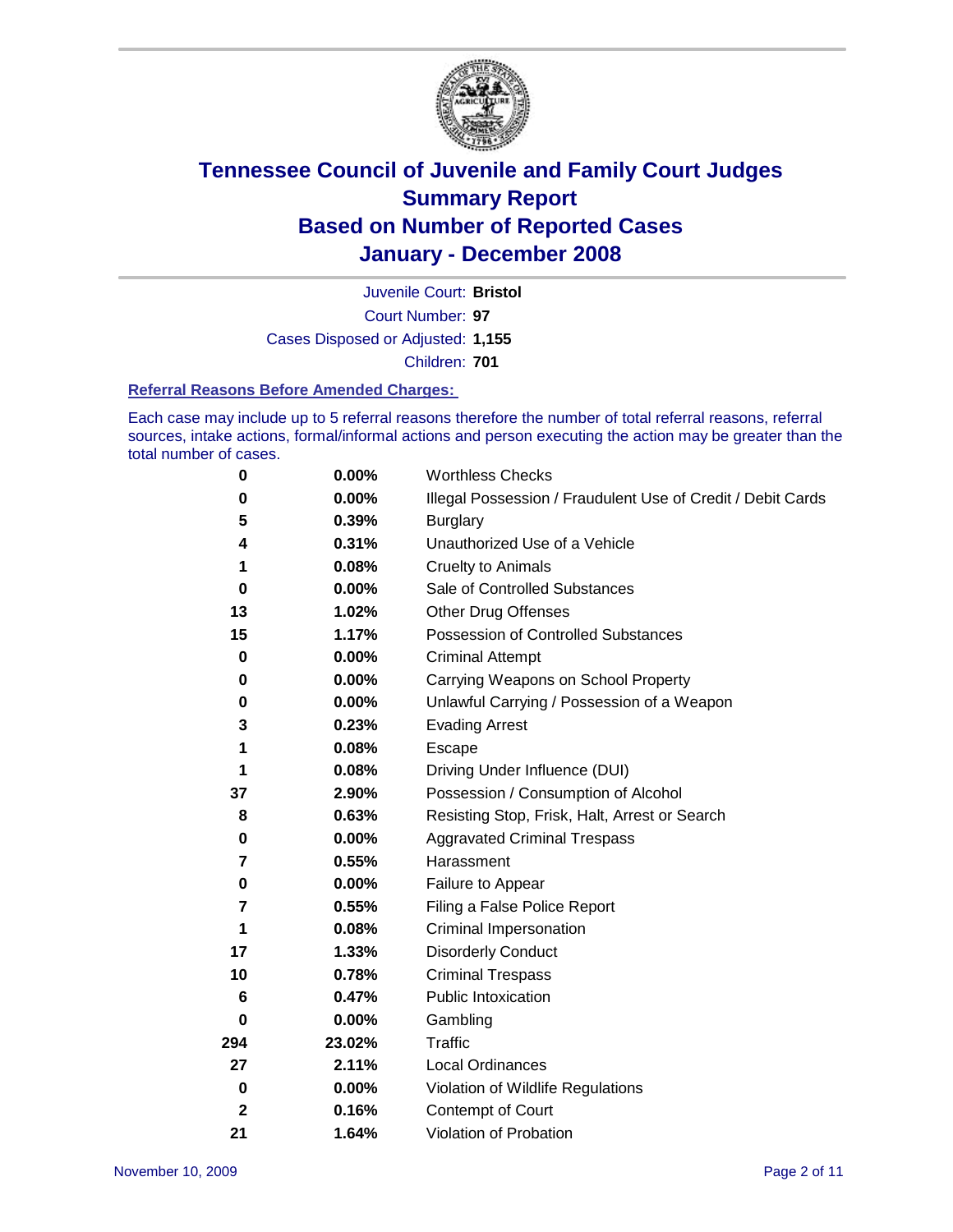

Court Number: **97** Juvenile Court: **Bristol** Cases Disposed or Adjusted: **1,155** Children: **701**

#### **Referral Reasons Before Amended Charges:**

Each case may include up to 5 referral reasons therefore the number of total referral reasons, referral sources, intake actions, formal/informal actions and person executing the action may be greater than the total number of cases.

| 1,277        | 100.00%  | <b>Total Referrals</b>                 |
|--------------|----------|----------------------------------------|
| 48           | 3.76%    | Other                                  |
| 0            | 0.00%    | <b>Consent to Marry</b>                |
| 0            | 0.00%    | <b>Request for Medical Treatment</b>   |
| $\mathbf{2}$ | 0.16%    | <b>Child Support</b>                   |
| 6            | 0.47%    | Paternity / Legitimation               |
| 9            | 0.70%    | Visitation                             |
| 56           | 4.39%    | Custody                                |
| 32           | 2.51%    | <b>Foster Care Review</b>              |
| 7            | 0.55%    | <b>Administrative Review</b>           |
| 192          | 15.04%   | <b>Judicial Review</b>                 |
| 0            | $0.00\%$ | Violation of Informal Adjustment       |
| 5            | 0.39%    | <b>Violation of Pretrial Diversion</b> |
| 10           | 0.78%    | <b>Termination of Parental Rights</b>  |
| 69           | 5.40%    | Dependency / Neglect                   |
| $\mathbf 0$  | 0.00%    | <b>Physically Abused Child</b>         |
| 0            | 0.00%    | <b>Sexually Abused Child</b>           |
| 31           | 2.43%    | <b>Violation of Curfew</b>             |
| 1            | 0.08%    | Violation of a Valid Court Order       |
| 14           | 1.10%    | Possession of Tobacco Products         |
| 4            | 0.31%    | Out-of-State Runaway                   |
| 40           | 3.13%    | In-State Runaway                       |
| 107          | 8.38%    | Truancy                                |
| 26           | 2.04%    | <b>Unruly Behavior</b>                 |
| 0            | 0.00%    | <b>Violation of Aftercare</b>          |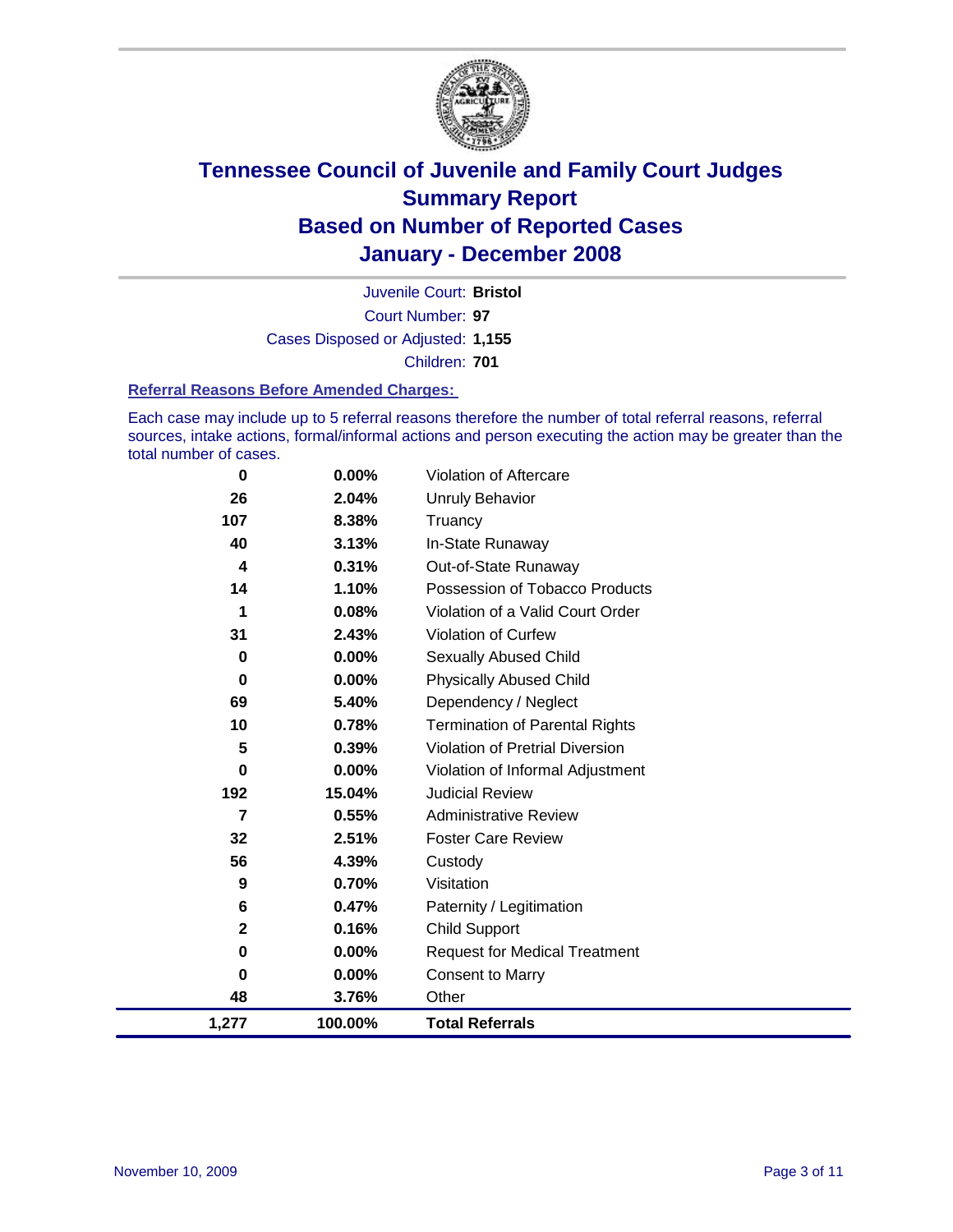

|                            |                                   | Juvenile Court: Bristol |  |
|----------------------------|-----------------------------------|-------------------------|--|
|                            |                                   | Court Number: 97        |  |
|                            | Cases Disposed or Adjusted: 1,155 |                         |  |
|                            |                                   | Children: 701           |  |
| <b>Referral Sources: 1</b> |                                   |                         |  |
| 692                        | 54.19%                            | Law Enforcement         |  |
| 90                         | 7.05%                             | Parents                 |  |
| 58                         | 4.54%                             | Relatives               |  |
| 8                          | 0.63%                             | Self                    |  |
|                            |                                   |                         |  |

| 1,277       | 100.00% | <b>Total Referral Sources</b>     |
|-------------|---------|-----------------------------------|
| 112         | 8.77%   | Other                             |
| 0           | 0.00%   | Unknown                           |
| 0           | 0.00%   | Hospital                          |
| 1           | 0.08%   | Child & Parent                    |
| $\mathbf 2$ | 0.16%   | Victim                            |
| 6           | 0.47%   | <b>Other Court</b>                |
| 0           | 0.00%   | Social Agency                     |
| 57          | 4.46%   | <b>Court Staff</b>                |
| 0           | 0.00%   | <b>District Attorney's Office</b> |
| 0           | 0.00%   | <b>Other State Department</b>     |
| 143         | 11.20%  | <b>DCS</b>                        |
| $\bf{0}$    | 0.00%   | <b>CSA</b>                        |
| 108         | 8.46%   | School                            |
| 8           | 0.63%   | Self                              |
| 58          | 4.54%   | Relatives                         |
| 90          | 7.05%   | Parents                           |
| 692         | 54.19%  | Law Enforcement                   |

#### **Age of Child at Referral: 2**

| 0<br>$\mathbf 0$ | $0.00\%$<br>$0.00\%$ | Ages 19 and Over<br>Unknown |
|------------------|----------------------|-----------------------------|
|                  |                      |                             |
|                  |                      |                             |
|                  | 29.96%               | Ages 17 through 18          |
| 266              | 37.95%               | Ages 15 through 16          |
| 89               | 12.70%               | Ages 13 through 14          |
| 37               | 5.28%                | Ages 11 through 12          |
| 99               | 14.12%               | Ages 10 and Under           |
|                  | 210                  |                             |

<sup>1</sup> If different than number of Referral Reasons (1277), verify accuracy of your court's data.

One child could be counted in multiple categories, verify accuracy of your court's data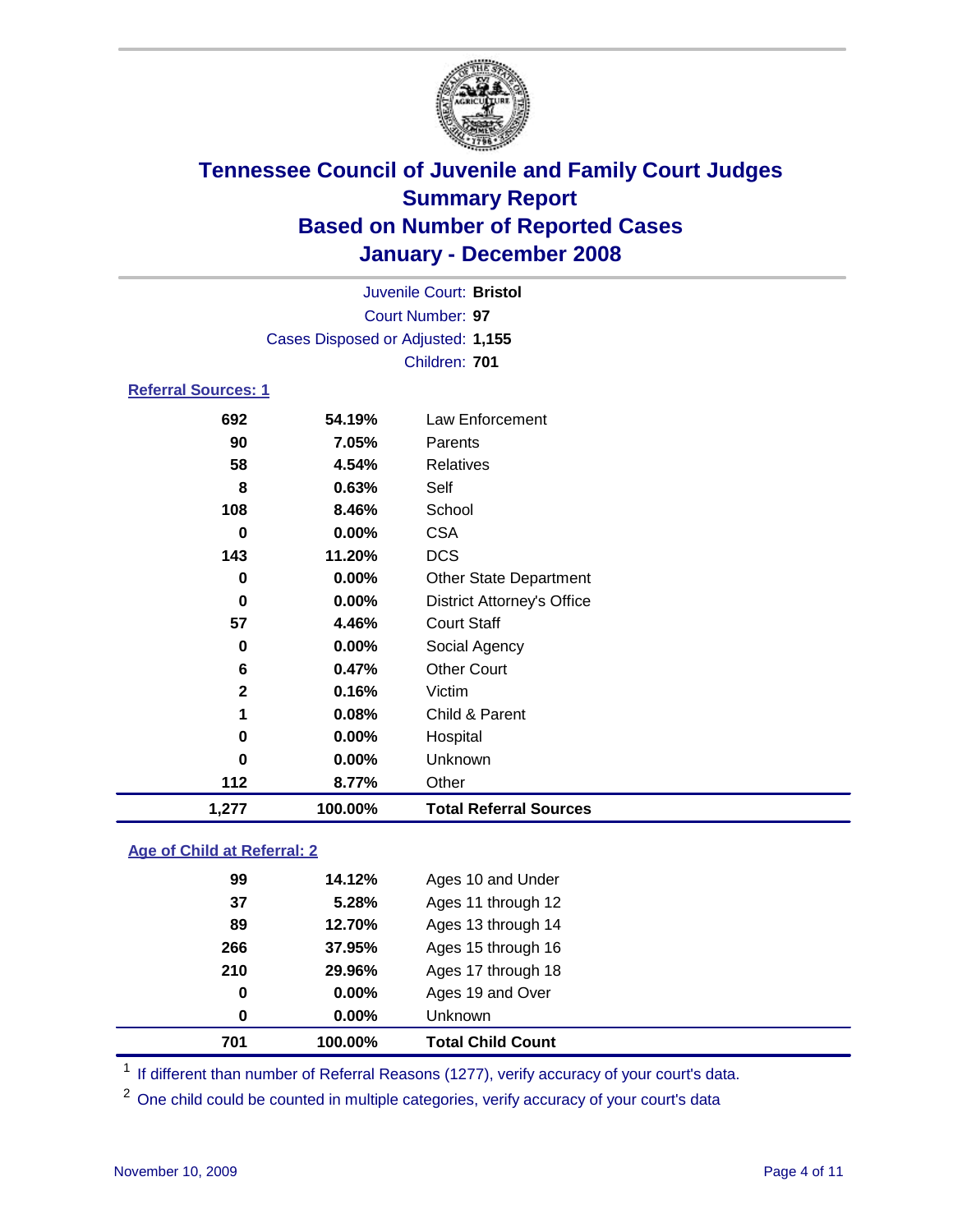

|                                         | Juvenile Court: Bristol           |                          |  |  |  |
|-----------------------------------------|-----------------------------------|--------------------------|--|--|--|
|                                         | Court Number: 97                  |                          |  |  |  |
|                                         | Cases Disposed or Adjusted: 1,155 |                          |  |  |  |
|                                         |                                   | Children: 701            |  |  |  |
| Sex of Child: 1                         |                                   |                          |  |  |  |
| 410                                     | 58.49%                            | Male                     |  |  |  |
| 291                                     | 41.51%                            | Female                   |  |  |  |
| $\bf{0}$                                | 0.00%                             | Unknown                  |  |  |  |
| 701                                     | 100.00%                           | <b>Total Child Count</b> |  |  |  |
| Race of Child: 1                        |                                   |                          |  |  |  |
| 658                                     | 93.87%                            | White                    |  |  |  |
| 33                                      | 4.71%                             | African American         |  |  |  |
| 0                                       | 0.00%                             | Native American          |  |  |  |
| $\mathbf 0$                             | 0.00%                             | Asian                    |  |  |  |
| $\overline{7}$                          | 1.00%                             | Mixed                    |  |  |  |
| 3                                       | 0.43%                             | Unknown                  |  |  |  |
| 701                                     | 100.00%                           | <b>Total Child Count</b> |  |  |  |
| <b>Hispanic Origin: 1</b>               |                                   |                          |  |  |  |
| 6                                       | 0.86%                             | Yes                      |  |  |  |
| 689                                     | 98.29%                            | No                       |  |  |  |
| 6                                       | 0.86%                             | Unknown                  |  |  |  |
| 701                                     | 100.00%                           | <b>Total Child Count</b> |  |  |  |
| <b>School Enrollment of Children: 1</b> |                                   |                          |  |  |  |
| 609                                     | 86.88%                            | Yes                      |  |  |  |
| 79                                      | 11.27%                            | <b>No</b>                |  |  |  |
| 13                                      | 1.85%                             | Unknown                  |  |  |  |
| 701                                     | 100.00%                           | <b>Total Child Count</b> |  |  |  |

One child could be counted in multiple categories, verify accuracy of your court's data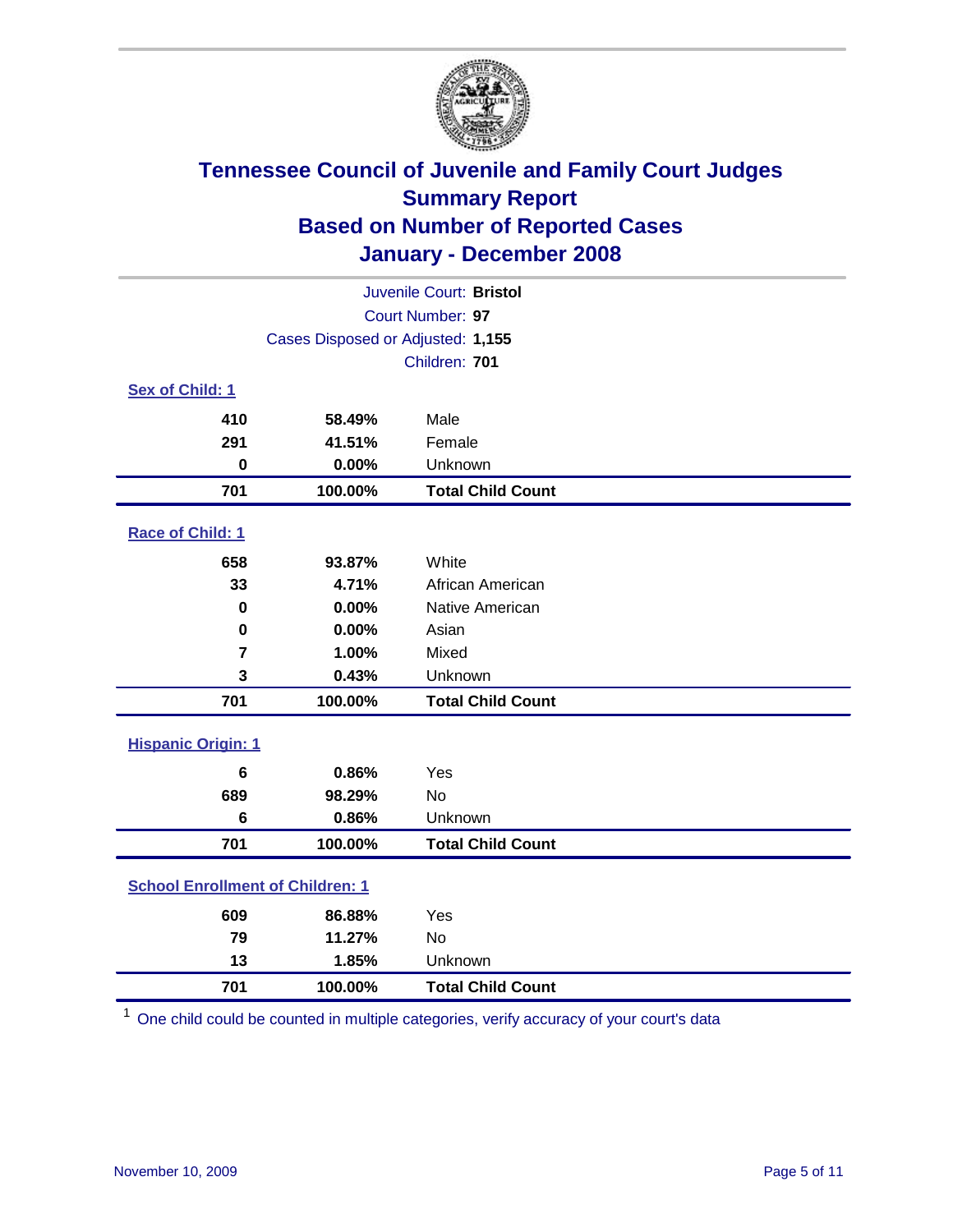

Court Number: **97** Juvenile Court: **Bristol** Cases Disposed or Adjusted: **1,155** Children: **701**

#### **Living Arrangement of Child at Time of Referral: 1**

| 701          | 100.00% | <b>Total Child Count</b>     |  |
|--------------|---------|------------------------------|--|
| 11           | 1.57%   | Other                        |  |
| 7            | 1.00%   | Unknown                      |  |
| 5            | 0.71%   | Independent                  |  |
| 4            | 0.57%   | In an Institution            |  |
| 3            | 0.43%   | In a Residential Center      |  |
| 8            | 1.14%   | In a Group Home              |  |
| 26           | 3.71%   | With Foster Family           |  |
| $\mathbf{2}$ | 0.29%   | With Adoptive Parents        |  |
| 71           | 10.13%  | <b>With Relatives</b>        |  |
| 76           | 10.84%  | With Father                  |  |
| 224          | 31.95%  | With Mother                  |  |
| 61           | 8.70%   | With Mother and Stepfather   |  |
| 15           | 2.14%   | With Father and Stepmother   |  |
| 188          | 26.82%  | With Both Biological Parents |  |
|              |         |                              |  |

#### **Type of Detention: 2**

| 1.155 | 100.00%  | <b>Total Detention Count</b> |  |
|-------|----------|------------------------------|--|
| 0     | 0.00%    | Other                        |  |
| 1,115 | 96.54%   | Does Not Apply               |  |
| 0     | $0.00\%$ | <b>Unknown</b>               |  |
| 0     | 0.00%    | <b>Psychiatric Hospital</b>  |  |
| 0     | 0.00%    | Jail - No Separation         |  |
| 0     | 0.00%    | Jail - Partial Separation    |  |
| 0     | 0.00%    | Jail - Complete Separation   |  |
| 40    | 3.46%    | Juvenile Detention Facility  |  |
| 0     | 0.00%    | Non-Secure Placement         |  |
|       |          |                              |  |

<sup>1</sup> One child could be counted in multiple categories, verify accuracy of your court's data

<sup>2</sup> If different than number of Cases (1155) verify accuracy of your court's data.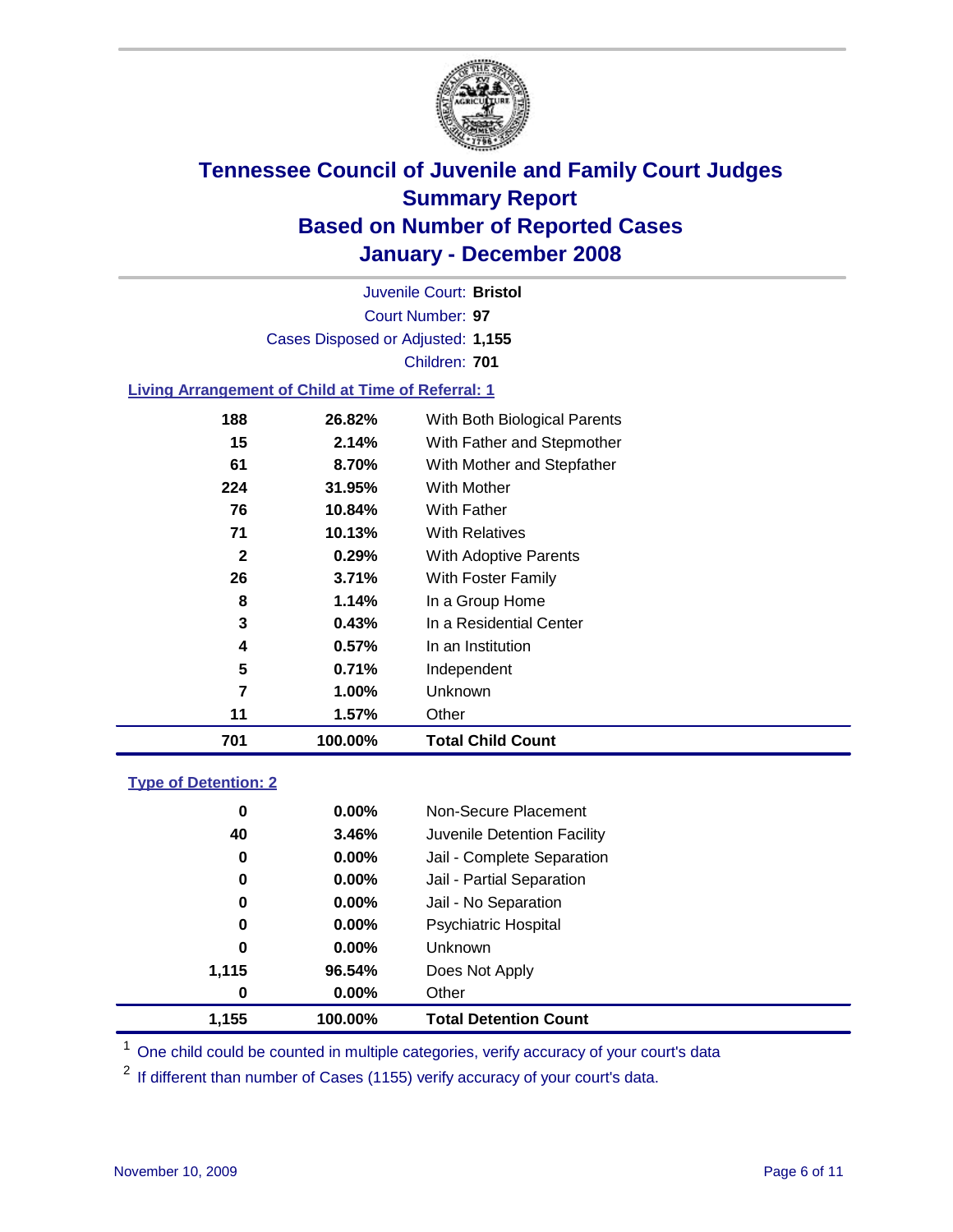

|                                                    | Juvenile Court: Bristol           |                                      |  |  |  |
|----------------------------------------------------|-----------------------------------|--------------------------------------|--|--|--|
| Court Number: 97                                   |                                   |                                      |  |  |  |
|                                                    | Cases Disposed or Adjusted: 1,155 |                                      |  |  |  |
|                                                    |                                   | Children: 701                        |  |  |  |
| <b>Placement After Secure Detention Hearing: 1</b> |                                   |                                      |  |  |  |
| 25                                                 | 2.16%                             | Returned to Prior Living Arrangement |  |  |  |
| 3                                                  | 0.26%                             | Juvenile Detention Facility          |  |  |  |
| $\bf{0}$                                           | 0.00%                             | Jail                                 |  |  |  |
| 4                                                  | 0.35%                             | Shelter / Group Home                 |  |  |  |
| 10                                                 | 0.87%                             | <b>Foster Family Home</b>            |  |  |  |
| $\bf{0}$                                           | 0.00%                             | Psychiatric Hospital                 |  |  |  |
| 0                                                  | 0.00%                             | Unknown                              |  |  |  |
| 1,113                                              | 96.36%                            | Does Not Apply                       |  |  |  |
| $\bf{0}$                                           | 0.00%                             | Other                                |  |  |  |
| 1,155                                              | 100.00%                           | <b>Total Placement Count</b>         |  |  |  |
| <b>Intake Actions: 2</b>                           |                                   |                                      |  |  |  |
|                                                    |                                   |                                      |  |  |  |
| 452                                                | 35.40%                            | <b>Petition Filed</b>                |  |  |  |
| 25                                                 | 1.96%                             | <b>Motion Filed</b>                  |  |  |  |
| 10                                                 | 0.78%                             | <b>Citation Processed</b>            |  |  |  |
| 0                                                  | 0.00%                             | Notification of Paternity Processed  |  |  |  |
| 179                                                | 14.02%                            | Scheduling of Judicial Review        |  |  |  |
| $\overline{7}$                                     | 0.55%                             | Scheduling of Administrative Review  |  |  |  |
| 31                                                 | 2.43%                             | Scheduling of Foster Care Review     |  |  |  |
| $\bf{0}$                                           | 0.00%                             | Unknown                              |  |  |  |
| 563                                                | 44.09%                            | Does Not Apply                       |  |  |  |
| 10                                                 | 0.78%                             | Other                                |  |  |  |
| 1,277                                              | 100.00%                           | <b>Total Intake Count</b>            |  |  |  |

<sup>1</sup> If different than number of Cases (1155) verify accuracy of your court's data.

<sup>2</sup> If different than number of Referral Reasons (1277), verify accuracy of your court's data.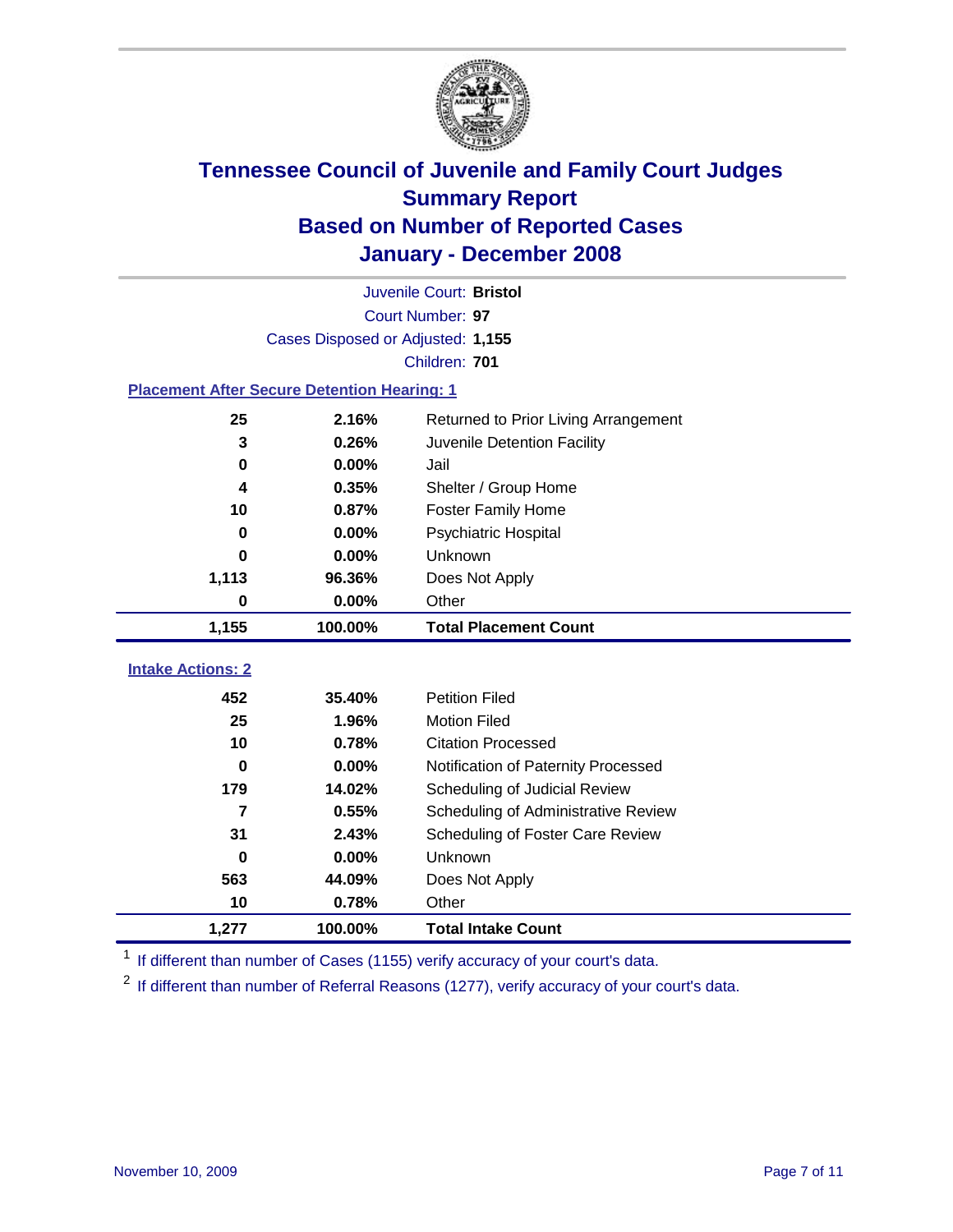

Court Number: **97** Juvenile Court: **Bristol** Cases Disposed or Adjusted: **1,155** Children: **701**

#### **Last Grade Completed by Child: 1**

| 46<br>7        | 6.56%<br>1.00% | Too Young for School<br>Preschool |
|----------------|----------------|-----------------------------------|
| 5              | 0.71%          | Kindergarten                      |
|                |                |                                   |
| 9              | 1.28%          | 1st Grade                         |
| $\mathbf{2}$   | 0.29%          | 2nd Grade                         |
| 8              | 1.14%          | 3rd Grade                         |
| 6              | 0.86%          | 4th Grade                         |
| 11             | 1.57%          | 5th Grade                         |
| 37             | 5.28%          | 6th Grade                         |
| 50             | 7.13%          | 7th Grade                         |
| 92             | 13.12%         | 8th Grade                         |
| 85             | 12.13%         | 9th Grade                         |
| 166            | 23.68%         | 10th Grade                        |
| 102            | 14.55%         | 11th Grade                        |
| $\mathbf 2$    | 0.29%          | 12th Grade                        |
| 0              | 0.00%          | Non-Graded Special Ed             |
| $\overline{7}$ | 1.00%          | <b>GED</b>                        |
| 18             | 2.57%          | Graduated                         |
|                | 0.14%          | Never Attended School             |
| 47             | 6.70%          | Unknown                           |
| 0              | 0.00%          | Other                             |
| 701            | 100.00%        | <b>Total Child Count</b>          |

### **Enrolled in Special Education: 1**

| 38<br>701 | 5.42%<br>100.00% | Unknown<br><b>Total Child Count</b> |
|-----------|------------------|-------------------------------------|
| 607       | 86.59%           | No                                  |
| 56        | 7.99%            | Yes                                 |

<sup>1</sup> One child could be counted in multiple categories, verify accuracy of your court's data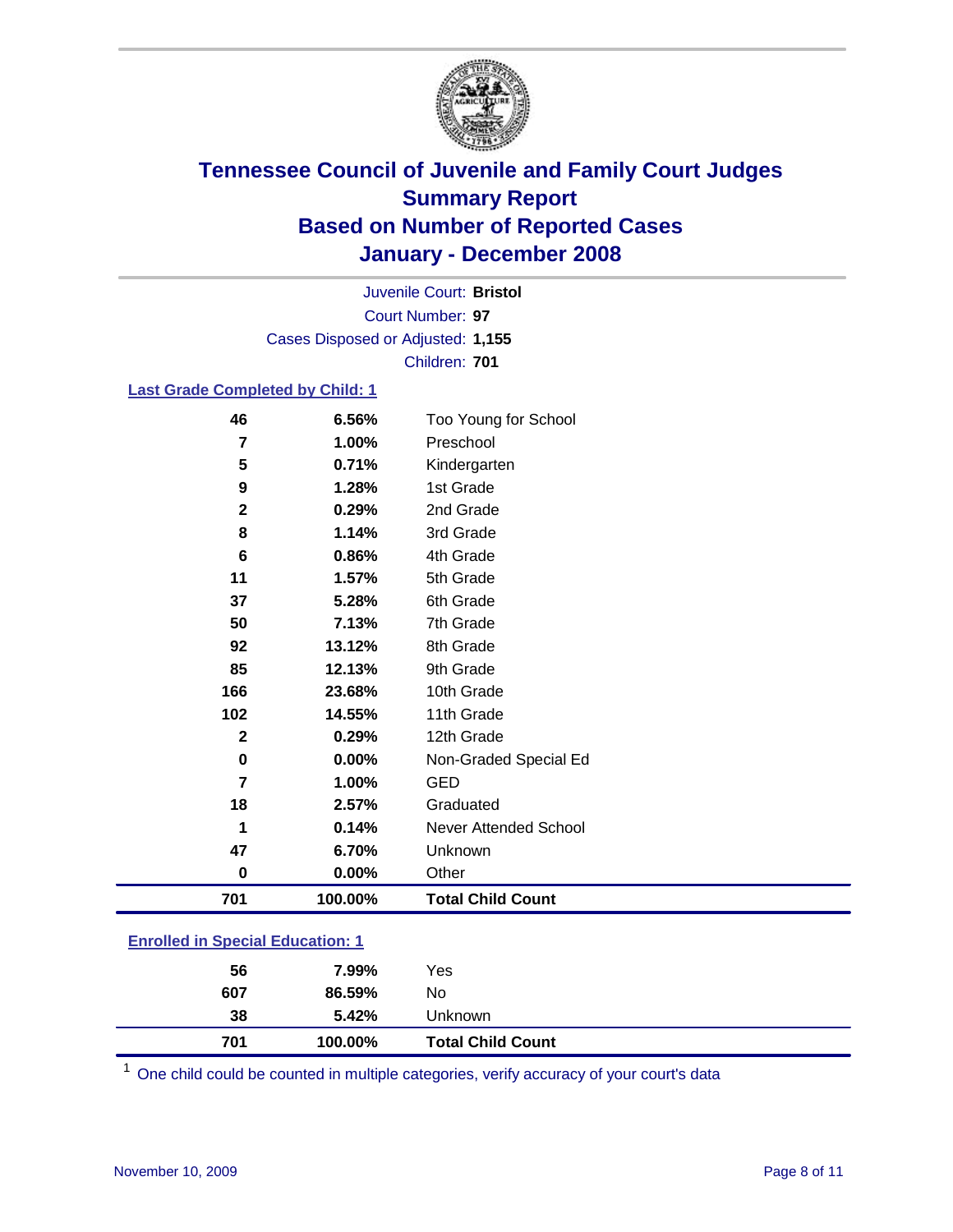

|                              |                                   | Juvenile Court: Bristol   |
|------------------------------|-----------------------------------|---------------------------|
|                              |                                   | Court Number: 97          |
|                              | Cases Disposed or Adjusted: 1,155 |                           |
|                              |                                   | Children: 701             |
| <b>Action Executed By: 1</b> |                                   |                           |
| 695                          | 54.42%                            | Judge                     |
| 0                            | $0.00\%$                          | Referee                   |
| 515                          | 40.33%                            | <b>YSO</b>                |
| 67                           | 5.25%                             | Other                     |
| 0                            | $0.00\%$                          | Unknown                   |
| 1,277                        | 100.00%                           | <b>Total Action Count</b> |

### **Formal / Informal Actions: 1**

| 51    | $3.99\%$ | Dismissed                                        |
|-------|----------|--------------------------------------------------|
| 0     | 0.00%    | Retired / Nolle Prosequi                         |
| 132   | 10.34%   | <b>Complaint Substantiated Delinquent</b>        |
| 47    | 3.68%    | <b>Complaint Substantiated Status Offender</b>   |
| 44    | 3.45%    | <b>Complaint Substantiated Dependent/Neglect</b> |
| 0     | 0.00%    | <b>Complaint Substantiated Abused</b>            |
| 0     | $0.00\%$ | <b>Complaint Substantiated Mentally III</b>      |
| 550   | 43.07%   | Informal Adjustment                              |
| 74    | 5.79%    | <b>Pretrial Diversion</b>                        |
| 0     | $0.00\%$ | <b>Transfer to Adult Court Hearing</b>           |
| 0     | $0.00\%$ | Charges Cleared by Transfer to Adult Court       |
| 181   | 14.17%   | Special Proceeding                               |
| 99    | 7.75%    | <b>Review Concluded</b>                          |
| 55    | 4.31%    | Case Held Open                                   |
| 44    | 3.45%    | Other                                            |
| 0     | $0.00\%$ | <b>Unknown</b>                                   |
| 1,277 | 100.00%  | <b>Total Action Count</b>                        |

<sup>1</sup> If different than number of Referral Reasons (1277), verify accuracy of your court's data.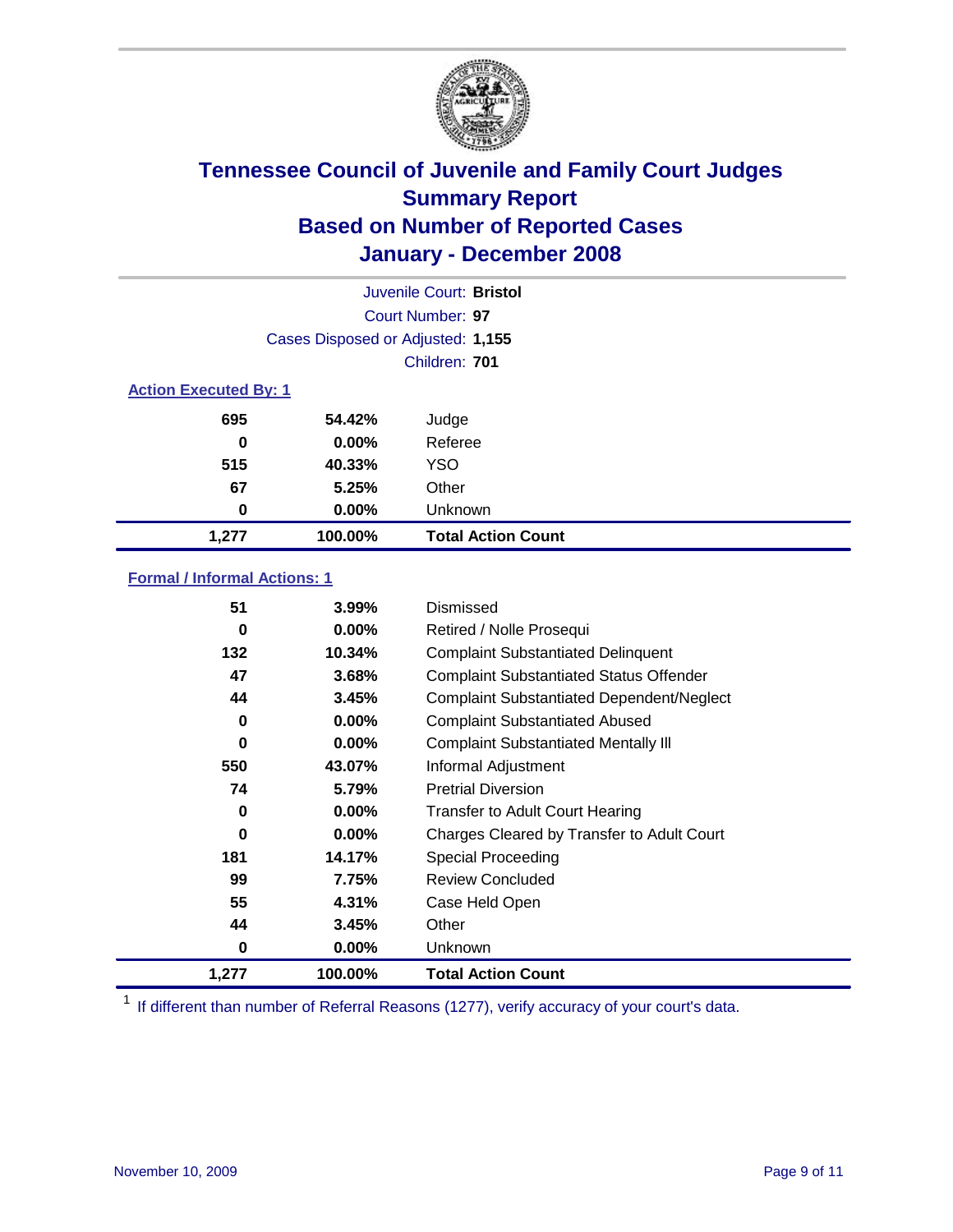

|                       |                                   | Juvenile Court: Bristol                               |
|-----------------------|-----------------------------------|-------------------------------------------------------|
|                       |                                   | Court Number: 97                                      |
|                       | Cases Disposed or Adjusted: 1,155 |                                                       |
|                       |                                   | Children: 701                                         |
| <b>Case Outcomes:</b> |                                   | There can be multiple outcomes for one child or case. |
| 90                    | 4.31%                             | <b>Case Dismissed</b>                                 |
| 0                     | 0.00%                             | Case Retired or Nolle Prosequi                        |
| 484                   | 23.16%                            | Warned / Counseled                                    |
| 35                    | 1.67%                             | <b>Held Open For Review</b>                           |
| 136                   | 6.51%                             | Supervision / Probation to Juvenile Court             |
| 0                     | 0.00%                             | <b>Probation to Parents</b>                           |
| 112                   | 5.36%                             | Referral to Another Entity for Supervision / Service  |
| 63                    | 3.01%                             | Referred for Mental Health Counseling                 |
| 64                    | 3.06%                             | Referred for Alcohol and Drug Counseling              |
| 0                     | 0.00%                             | <b>Referred to Alternative School</b>                 |
| 0                     | 0.00%                             | Referred to Private Child Agency                      |
| 226                   | 10.81%                            | Referred to Defensive Driving School                  |
| 0                     | 0.00%                             | Referred to Alcohol Safety School                     |
| 58                    | 2.78%                             | Referred to Juvenile Court Education-Based Program    |
| 23                    | 1.10%                             | Driver's License Held Informally                      |
| 0                     | 0.00%                             | <b>Voluntary Placement with DMHMR</b>                 |
| 0                     | 0.00%                             | <b>Private Mental Health Placement</b>                |
| 0                     | 0.00%                             | <b>Private MR Placement</b>                           |
| 8                     | 0.38%                             | Placement with City/County Agency/Facility            |
| 47                    | 2.25%                             | Placement with Relative / Other Individual            |
| 0                     | 0.00%                             | Fine                                                  |
| 36                    | 1.72%                             | <b>Public Service</b>                                 |
| 26                    | 1.24%                             | Restitution                                           |
| 20                    | 0.96%                             | <b>Runaway Returned</b>                               |
| 9                     | 0.43%                             | No Contact Order                                      |
| 0                     | $0.00\%$                          | Injunction Other than No Contact Order                |
| 0                     | 0.00%                             | <b>House Arrest</b>                                   |
| 0                     | 0.00%                             | <b>Court Defined Curfew</b>                           |
| 10                    | 0.48%                             | Dismissed from Informal Adjustment                    |
| 0                     | 0.00%                             | <b>Dismissed from Pretrial Diversion</b>              |
| 8                     | 0.38%                             | <b>Released from Probation</b>                        |
| 0                     | 0.00%                             | <b>Transferred to Adult Court</b>                     |
| 0                     | 0.00%                             | <b>DMHMR Involuntary Commitment</b>                   |